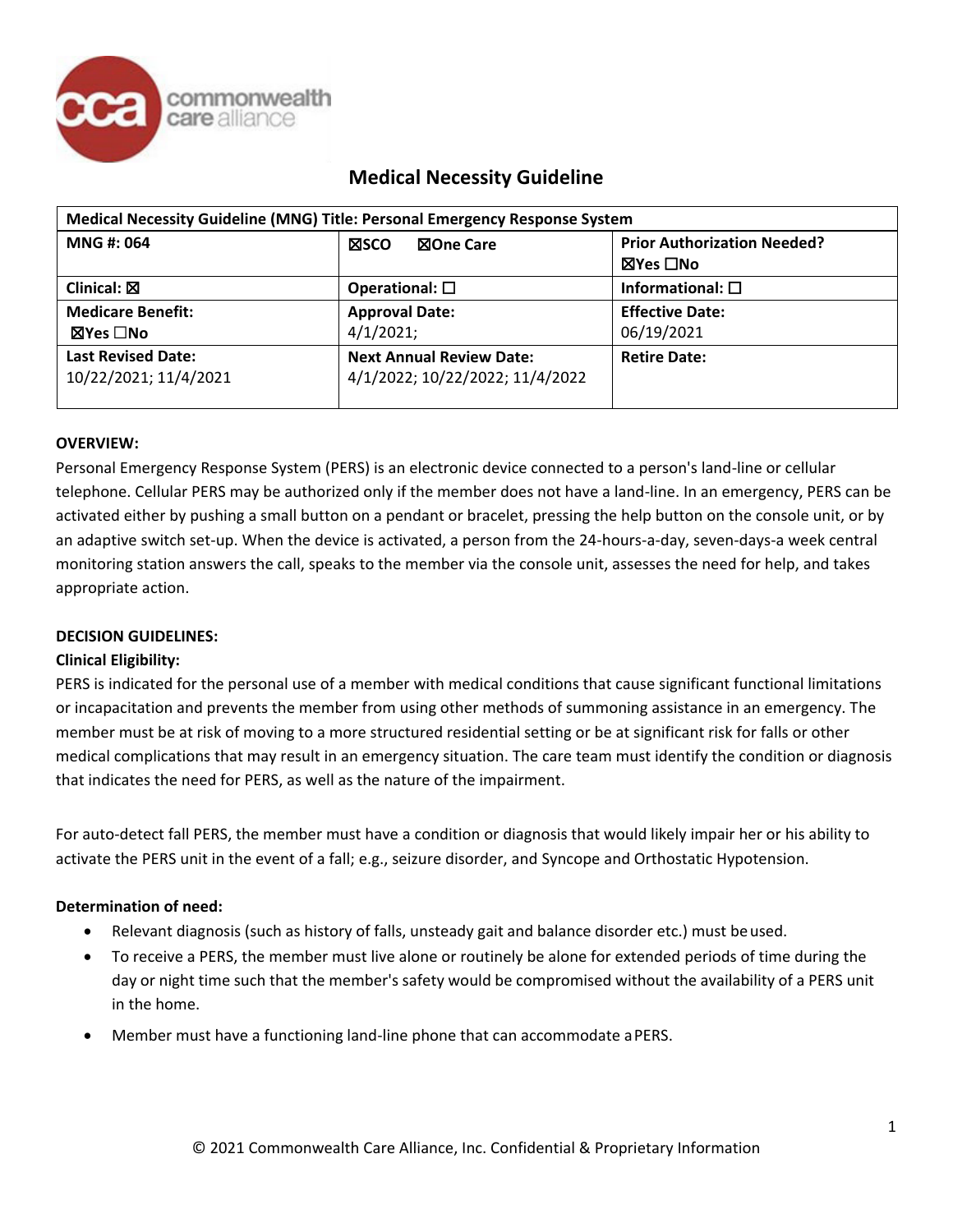

• To receive cellular PERS, the member must not have a landline.

### **LIMITATIONS/EXCLUSIONS:**

- PERS cannot duplicate existing 24-hour access to assistance; for example, call systems in Assisted Living Residences, Adult Foster Care (Level 1, Level 2, or Group), or Supportive Housing sites.
- Installation of PERS is covered once every five years and only when the member cannot install the unit and there is no other person, such as a relative or building manager, who can install the equipment.
- CCA does not cover mobile PERS; that is, a PERS with cellular technology that can be used outside the home environment.
- CCA does not pay for telephones or telephone service in order for a member to receive PERS

### **KEY CARE PLANNING CONSIDERATIONS:**

- The member must be able to independently use the PERS to summon help. (PERS providers must offer units for persons with physical disabilities, such as "Sip-n-Puff" systems.)
- The member must understand when and how to appropriately use the PERS. (Persons with cognitive impairments, e.g. Alzheimer's disease and related disorders, are not appropriate for PERS.)
- Cable based (Xfinity) or Voice Over internet (Vonage or Magic Jack) cannot be used as a landline PERS. A cellular PERS must be used in thesesituations.

### **AUTHORIZATION:**

PERS requires prior authorization. Authorization decisions must be made on the basis of an in-person, in-home assessment of the member and his/her environment, as well as any other relevant information, e.g., medical diagnoses. (Assessments conducted by contract RNs may contribute information to the decision process, but do not meet the requirement for an in-home assessment.) Unlicensed care team members, such as GSSCs, Health Outreach Workers and Long Term Supports Coordinators, may evaluate clinical eligibility and need for PERS, and may propose a service plan to the authorizing clinician. Current MDS or GSSC evaluation should reflect the initial or continued need of this service. Assigned PERS written order form, submitted with initial or renewal authorization requests can be utilized as validating documentation but must reflect the current need for this service.

#### **Codes:**

| <b>Service</b>                                                         | <b>POS</b>         | <b>Procedure Code</b> | <b>Unit of Measurement</b> |
|------------------------------------------------------------------------|--------------------|-----------------------|----------------------------|
| Personal Emergency<br>Response System (PERS)<br>Installation & Testing | 04, 12, 13, 14, 16 | S5160                 | 1 month                    |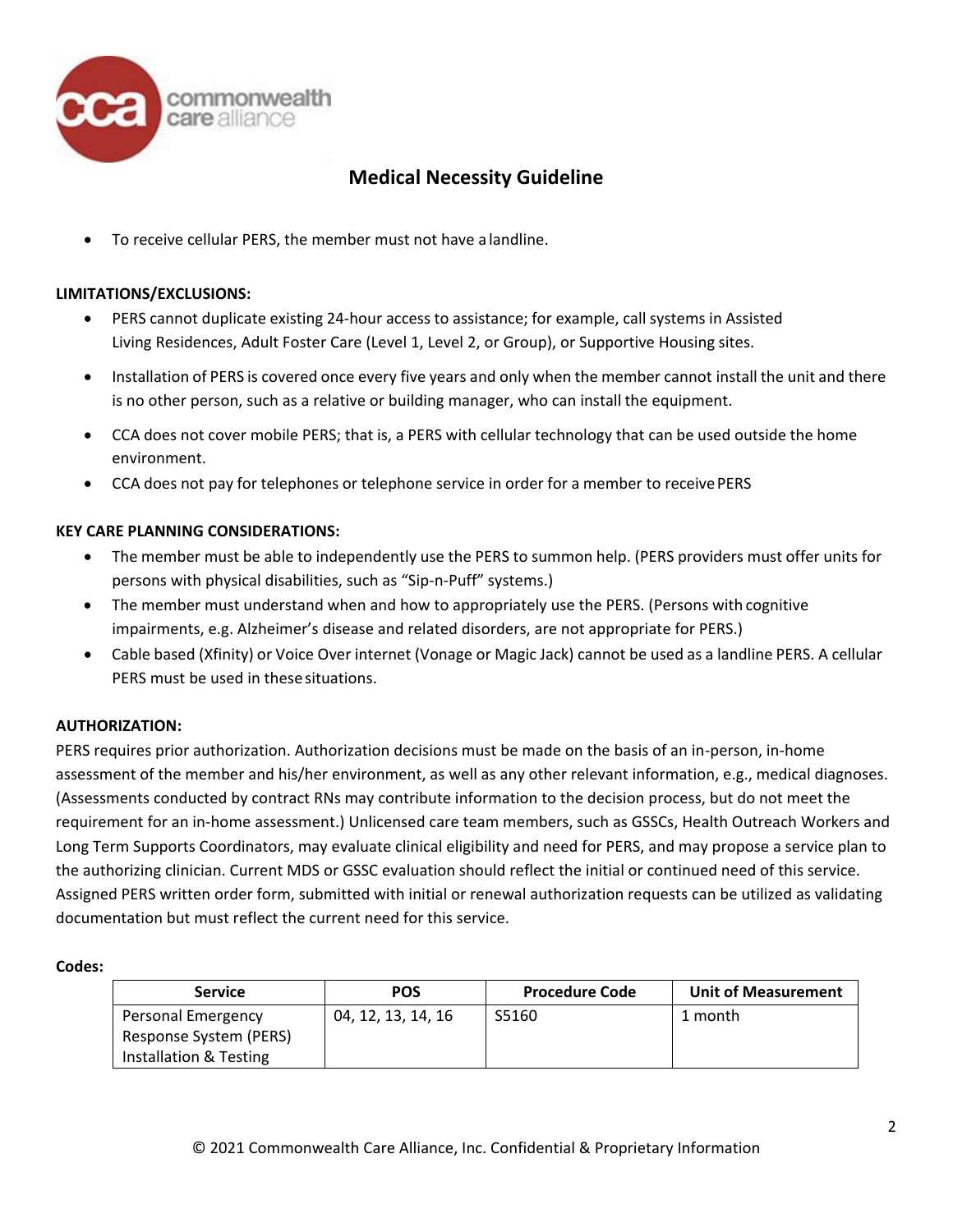

| <b>Personal Emergency</b><br>Response System (PERS)<br>Standard                | 04, 12, 13, 14, 16 | S5161 | 12 months |
|--------------------------------------------------------------------------------|--------------------|-------|-----------|
| <b>Personal Emergency</b><br>Response System (PERS)<br>Cellular                | 04, 12, 13, 14, 16 | S5161 | 12 months |
| <b>Personal Emergency</b><br>Response System (PERS-<br><b>Auto Detect Fall</b> | 04, 12, 13, 14, 16 | S5161 | 12 months |

## **REGULATORY NOTES:**

MassHealth coverage guidelines for PERS are found at 130 CMR 409.429.

#### **RELATED REFERENCES:**

### **ATTACHMENTS:**

| <b>EXHIBIT A:</b>             | Personal Emergency Response System (PERS) General Prescription Form |
|-------------------------------|---------------------------------------------------------------------|
| <b>CCA PERS Written Order</b> |                                                                     |
| Form or MassHealth            |                                                                     |
| Form                          |                                                                     |

#### **APPROVALS:**

| Douglas Hsu, MD                            | Vice President, Medical Policy and Utilization<br>Review |
|--------------------------------------------|----------------------------------------------------------|
| <b>CCA Senior Clinical Lead [Print]</b>    | <b>Title [Print]</b>                                     |
|                                            | 4/1/2021                                                 |
| Signature                                  | Date                                                     |
|                                            |                                                          |
| <b>CCA Senior Operational Lead [Print]</b> | <b>Title [Print]</b>                                     |
| Signature                                  | <b>Date</b>                                              |